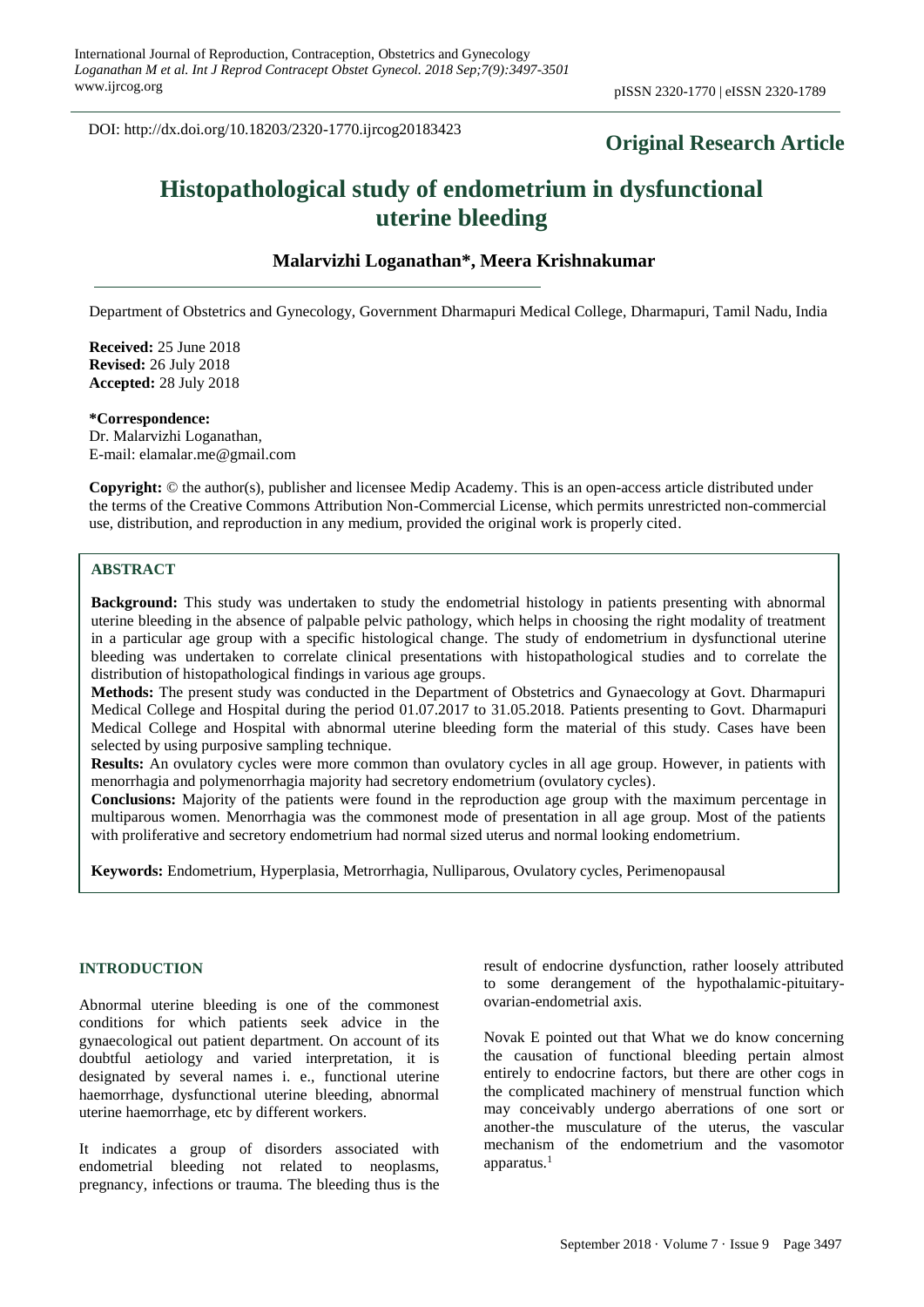Prostaglandin imbalance at the endometrial level i. e., the alterations in the ratio of vasoconstrictive prostaglandins (PG F2and and TXA2) and vasodilator prostaglandins (PGE2 and PGI2) has also been implicated in the causation of dysfunctional uterine bleeding (Paige Hertweck S).

Sutherland records his opinion in unmistakable language that, it is absolutely necessary to carry out dilatation and curettage in well established uterine bleeding irrespective of age and endometrium is to be studied histologically.<sup>2</sup>

The corroborative study with clinical date and study of endometrial histology would throw more light towards the concept of normal endometrium in cases of menorrhagia with no clinical evidence of any recognizable pathology in the pelvic organs (Joshi SK et al). $3$ 

The microscopical examination of endometrium bears the pivotal role in diagnosing the various etiopathological factors in cases of abnormal uterine bleeding.2,3 When no systemic or local pelvic cause is evident, histopathlolgical examination of the endometrium remains the only alternative to reach the diagnosis (Maheshwari V).<sup>4</sup>

So, this study was undertaken to study the endometrial histology in patients presenting with abnormal uterine bleeding in the absence of palpable pelvic pathology, which helps in choosing the right modality of treatment in a particular age group with a specific histological change.

The study of endometrium in dysfunctional uterine bleeding was undertaken to correlate clinical presentations with histopathological studies and to correlate the distribution of histopathological findings in various age groups.

# **METHODS**

The present study was conducted in the Department of Obstetrics and Gynaecology at Government Dharmapuri Medical College and Hospital during the period 01.07.2016 to 30.06.2017.

Patients presenting to Government Dharmapuri Medical College and Hospital with abnormal uterine bleeding form the material of this study. Cases have been selected by using purposive sampling technique. Inclusion and exclusion criteria's followed in the study are:

# *Inclusion criteria*

- Abnormal uterine bleeding of any type
- Patients belonging to any age group.

# *Exclusion criteria*

**Pregnancy** 

- Tumors of the uterus (benign and malignant)
- Infection (endometritis)
- Intrauterine foreign bodies ex. IUCD.
- Coagulopathies (platelet disorder; clotting factor abnormalities)
- Exogenous hormones and Iatrogenic medications
- Endocrine disorder (disorder of thyroid, adrenal and diabetes mellitus).

In all the cases detailed history was obtained which included:

- Age, parity and fertility
- Amount, duration and pattern of uterine bleeding and its relation to puberty; recent delivery or abortion; and last menstrual period.<sup>4</sup>
- History to rule out secondary causes of dysfunctional uterine bleeding.

General, physical and systemic examination was done in an effort to find out the cause or effect of abnormal uterine bleeding.

Detailed pelvic examination was done to rule out organic palpable pelvic pathology.

Per speculum examination was done to know whether the vagina and the cervix are healthy; any discharge and its characters like- colour, odor and nature of the discharge; direction of the cervix and any lesion on the cervix.

Bimanual examination was done to know the:

- Direction, size, consistency and mobility of the uterus
- Tenderness or any mass in the fornices.

Per rectal examination was done in unmarried girls to exclude pelvic pathology.

Routine and specific investigations were done to rule out other factors responsible for abnormal bleeding which included:

- Hemoglobin percentage
- Peripheral blood smear study
- Ultrasound
- Coagulation profile
- Glucose intolerance assessment
- Thyroid and renal function tests
- Liver function tests
- viii Hormonal assay

Dilatation and curettage was done in adolescent girls to rule out tuberculosis in refractory patients when there is no response for hormonal therapy for 6 months. It was the initial investigation in reproductive and perimenopausal age group.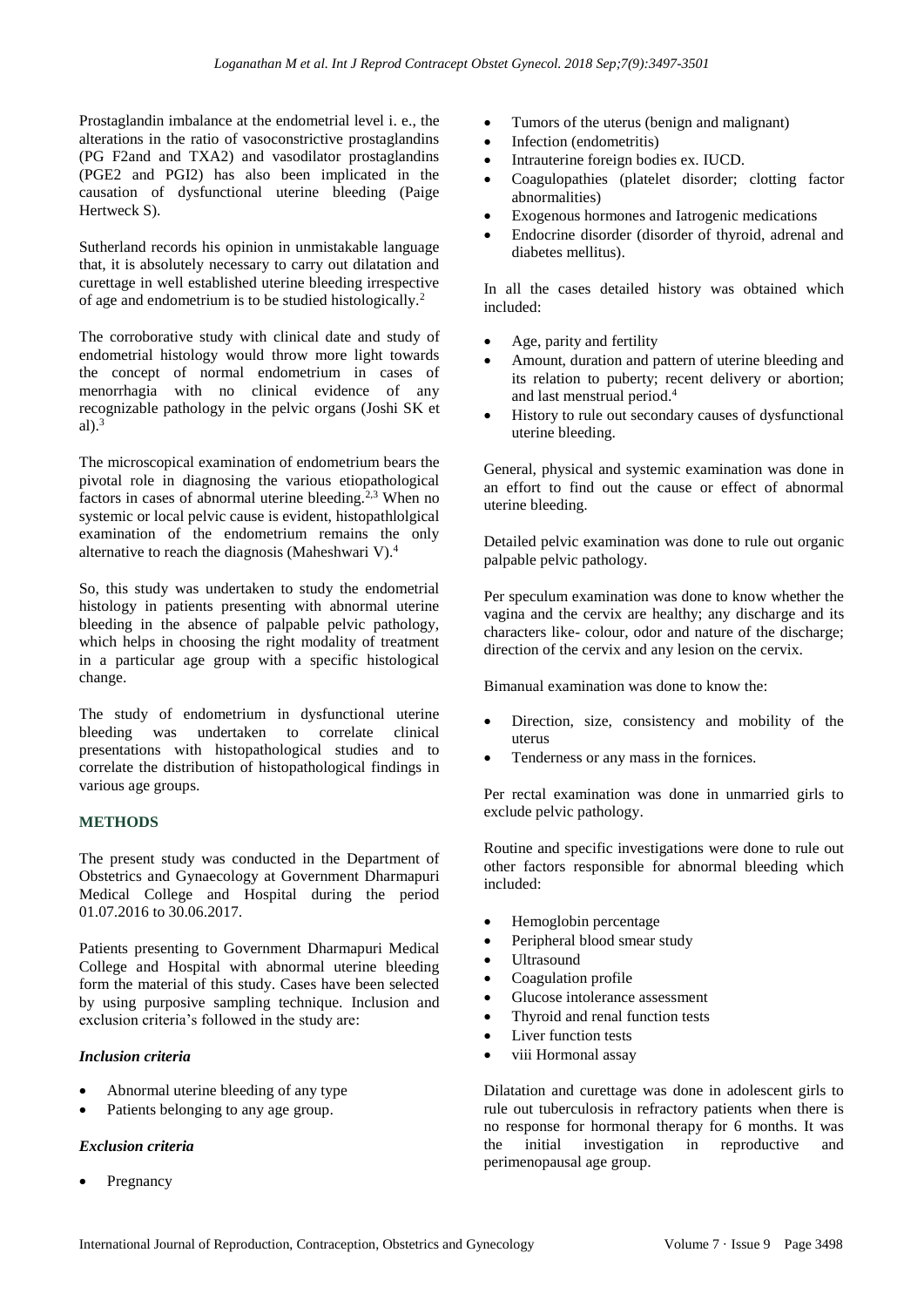In perimenopausal and postmenopausal women, the procedure of D and C was modified and fractional curettage was done.

Premenstrual D and C (5-6 days prior to menstruation) was done if the patient has got regular cycles and on the first day of the menstruation when cycles are irregular and during the bleeding phase when the patient was presented with continuous profuse bleeding. D and C was done in all patients either under IV sedation and paracervical block. While doing D and C, following points were observed:

- Uterocervical length
- Regularity of the uterine cavity
- Amount and nature of the endometrium obtained

The curettings obtained were fixed in 10% formaldehyde solution, labelled and subjected for histopathological examination.

The Haematoxylin and Eosin staining was done in all the endometrial tissues obtained. The type of endometrium was noted and was correlated with clinical findings and age of the patient.

#### **RESULTS**

In the present study, maximum number of cases with dysfunctional uterine bleeding were found in reproductive age group 20 to 40 years (60.40%) and minimum number occurred in the age group <20 years (1.02%).

#### **Table 1: Distribution of cases according to age group.**

| Age in years | <b>Numbers</b> | Percentage |
|--------------|----------------|------------|
| ${<}20$      |                | 1.02       |
| $20-40$      | 119            | 60.40      |
| >40          | 76             | 38.58      |
| Total        | 197            | 100.00     |

The minimum age of the patient in the present study was 18 years and maximum age was 63 years. The range being 45 years.

#### **Table 2: Distribution of cases according to parity.**

| <b>Parity</b>      | <b>Numbers</b> | <b>Percentage</b> |
|--------------------|----------------|-------------------|
| <b>Nulliparous</b> |                | 3.56              |
| Uniparous          |                | 2.53              |
| $2 - 5$            | 178            | 90.35             |
| >5                 |                | 3.56              |
| Total              | 197            | 100.00            |

The mean age in the present study was 39.3 years with a standard deviation of 8.2 years.

The maximum number of cases were found in multiparous women with parity 2-5 (90.35%). The percentage was 3.56 both for nulliparous and the women with parity  $>5$ . The minimum number of cases were found in uniparous women, the percentage being 2.53.

#### **Table 3: Types of menstrual bleeding.**

| <b>Types of menstrual</b><br>bleeding |     | <b>Numbers</b> Percentage |
|---------------------------------------|-----|---------------------------|
| Menorrhagia                           | 70  | 35.54                     |
| Metrorrhagia                          | 41  | 20.81                     |
| Metropathia<br>haemorrhagica          | 39  | 19.80                     |
| Polymenorrhagia                       | 19  | 9.64                      |
| Continuous bleeding                   | 19  | 9.64                      |
| Postmenopausal bleeding               | Q   | 4.57                      |
| Total                                 | 197 | 100.00                    |

Menorrhagia was the main symptom in 70 cases constituting 35.54% of all the cases.

Metrorrhagia and metropathia haemorrhagica formed the second and third common menstrual disorders with the percentage of 20.81 and 19.80 respectively. 4.57% of the patients presented with postmenopausal bleeding.

#### **Table 4: Histologic status of endometrium.**

| <b>Type of endometrium</b>    | <b>Number</b><br>of cases | Percentage    |
|-------------------------------|---------------------------|---------------|
| Proliferative                 | 52                        | 26.40         |
| Secretory                     | 68                        | 34.52         |
| Cystoglandualr<br>hyperplasia | 59                        | 29.95         |
| Adenomatous hyperplasia       | 11                        | 5.58          |
| Atypical hyperplasia          | 4                         | 2.03          |
| Irregular shedding            | 3                         | 1.52          |
| Irregular ripening            | 0                         | $\mathcal{O}$ |
| Atrophic endometrium          | 0                         |               |
| Total                         | 197                       | 100.00        |

The percentage of proliferative endometrium. was 26.40 and that of secretory endometrium was 34.52. Anovulatory endometrium was more common than secretory endometrium (63.96% as against 36.04%).

In no patient, the endometrium showed irregular ripening, atrophic pattern and tuberculous infection.

Menorrhagia was the commonest mode of presentation in all the age group, 50% in the group <20 years, 38.66% in reproductive age and 30.26% in the age group >40 years.

Metrorrhagia and metropathia haemorrhagica were found in 20.17% and 21.85% of cases in reproductive age group and in 21.05% and 17.11% of cases in the age group  $>40$ years.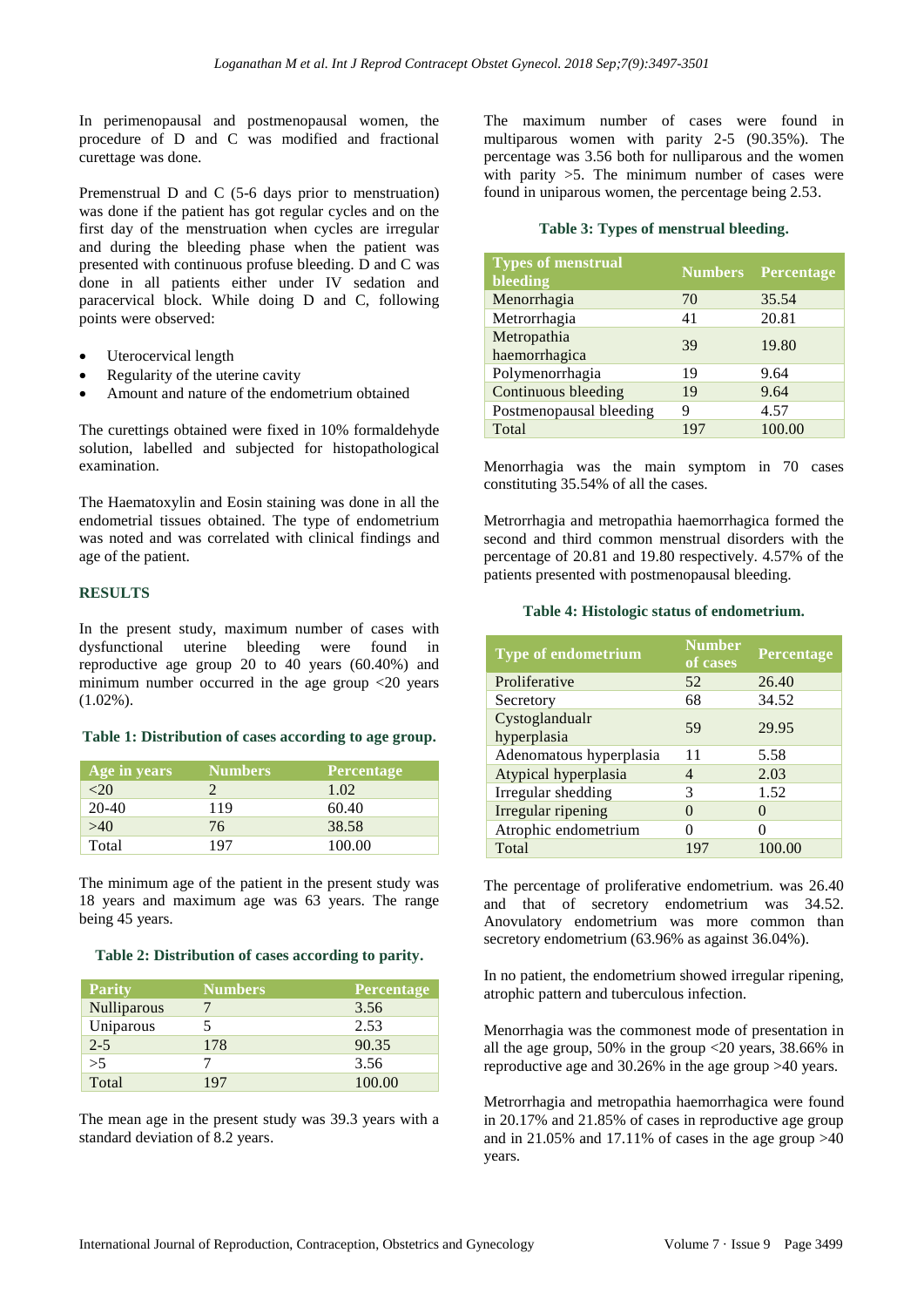| Age<br>group<br>(year) | <b>Number</b><br>of cases | <b>Menorrhagia</b> | Metrorrhagia | 'Metropathia<br>Haemorrhagica | Polymenorrhagia | <b>Continuous</b><br><b>Bleeding</b> | Post-<br>menopausal<br>bleeding |
|------------------------|---------------------------|--------------------|--------------|-------------------------------|-----------------|--------------------------------------|---------------------------------|
| $<$ 20                 |                           | (50)               | 1(50)        |                               |                 |                                      |                                 |
| $20-40$                | 19                        | 46 (38.66)         | 24(20.17)    | 26(21.85)                     | 12 (10.08)      | 11(9.24)                             |                                 |
| >40                    | 76                        | 23(30.26)          | 16(21.05)    | 13 (17.11)                    | 7(9.21)         | 8 (10.53)                            | 9(11.84)                        |

#### **Table 5: Types of menstrual bleeding in relation to age group.**

# **DISCUSSION**

197 cases presented with dysfunctional uterine bleeding were analysed for age, parity, types of menstrual bleeding, histological pattern of the endometrium and were correlated with each other. Now, the present study will be compared with the study done by various other authors.

#### **Table 6: Comparative analysis of incidence of dub according to age group as reported by different authors.**

| $\text{Age}$<br>group | $N=1000$<br><b>Sutherland</b> | $N=117$<br>Das A | $N = 357$<br>Devi PK | $N = 208$<br>Joshi SK | $N = 150$<br><b>Kanakadurgamba</b> | $N = 552$<br><b>Wagh KV</b> | $N=197$<br><b>Present study</b> |
|-----------------------|-------------------------------|------------------|----------------------|-----------------------|------------------------------------|-----------------------------|---------------------------------|
| $<$ 20                | 3.9                           | 14.5             | 23                   | 9.62                  | 16                                 | 17.57                       | 1.02                            |
| 20-40                 | 56.8                          | 48.7             | 43.4                 | 62.98                 | 14.6                               | 64.86                       | 60.4                            |
| $>40$                 | 39.3                          | 4.3              | 33.6                 | 27.4                  | 67.3                               | 17.57                       | 38.58                           |

In the present study, the percentage was highest in the women of child bearing age group (60.4), which correlates with study by Sutherland (56.8), Joshi SK  $(62.98)$  and Wagh KV  $(64.86)$ <sup>5,6</sup> The percentage of DUB in the women aged >40 years was 38.58 which correlates with the study by Sutherland (39.3) according to Devi PK. 7

# **Table 7: Comparative analysis of percentage of dysfunctional uterine bleeding according to parity.**

| <b>Parity</b>      | $n=208$<br><b>Joshi SK</b> | $n=197$<br><b>Present study</b> |
|--------------------|----------------------------|---------------------------------|
| <b>Nulliparous</b> | 25.96                      | 3.56                            |
| Uniparous          | 12.5                       | 2.53                            |
| $2 - 5$            | 36.1                       | 90,35                           |
|                    | 26.44                      | 3.56                            |

In the present study, maximum number of cases were found in multiparous women and minimum number of cases were found in uniparous women. The percentage was 93.91 in the multiparous women (parity 2 to 5 and above) and it was 3.56 in nulliparous and 2.53 in uniparous women.

Joshi SK in his study of 208 cases found that the maximum percentage of DUB was found in multiparous women (62.54). The percentage was 25.96 in nulliparous and 12.50 in uniparous women.

According to Dass A et al in their study of 117 cases, parity did not appear to have a causal relationship as 18% of the women were nulliparous in their study.<sup>8</sup>

The maximum number of cases of DUB were in parous women in the study by Devi PK. The percentage was 72.82 in parous~ women (parity 1 to 6 and above) and 17.08 in nulliparous women. The maximum percentage of DUB in multiparous women in the present study was found in consistent with the study by Joshi SK.<sup>9</sup>

# **CONCLUSION**

Majority of the patients were found in the reproduction age group with the maximum percentage in multiparous women.Menorrhagia was the commonest mode of presentation in all age group.

An ovulatory cycles were more common than ovulatory cycles in all age group. However, in patients with menorrhagia and polymenorrhagia majority had secretory endometrium (ovulatory cycles).

Most of the patients with proliferative and secretory endometrium had normal sized uterus and normal looking endometrium. Majority of the patients with cystoglandular hyperplasia had enlarged uterus and cheesy endometrium. All patients with atypical hyperplasia had cheesy endometrium and 50 % had enlarged uterus.

*Funding: No funding sources Conflict of interest: None declared Ethical approval: The study was approved by the Institutional Ethics Committee*